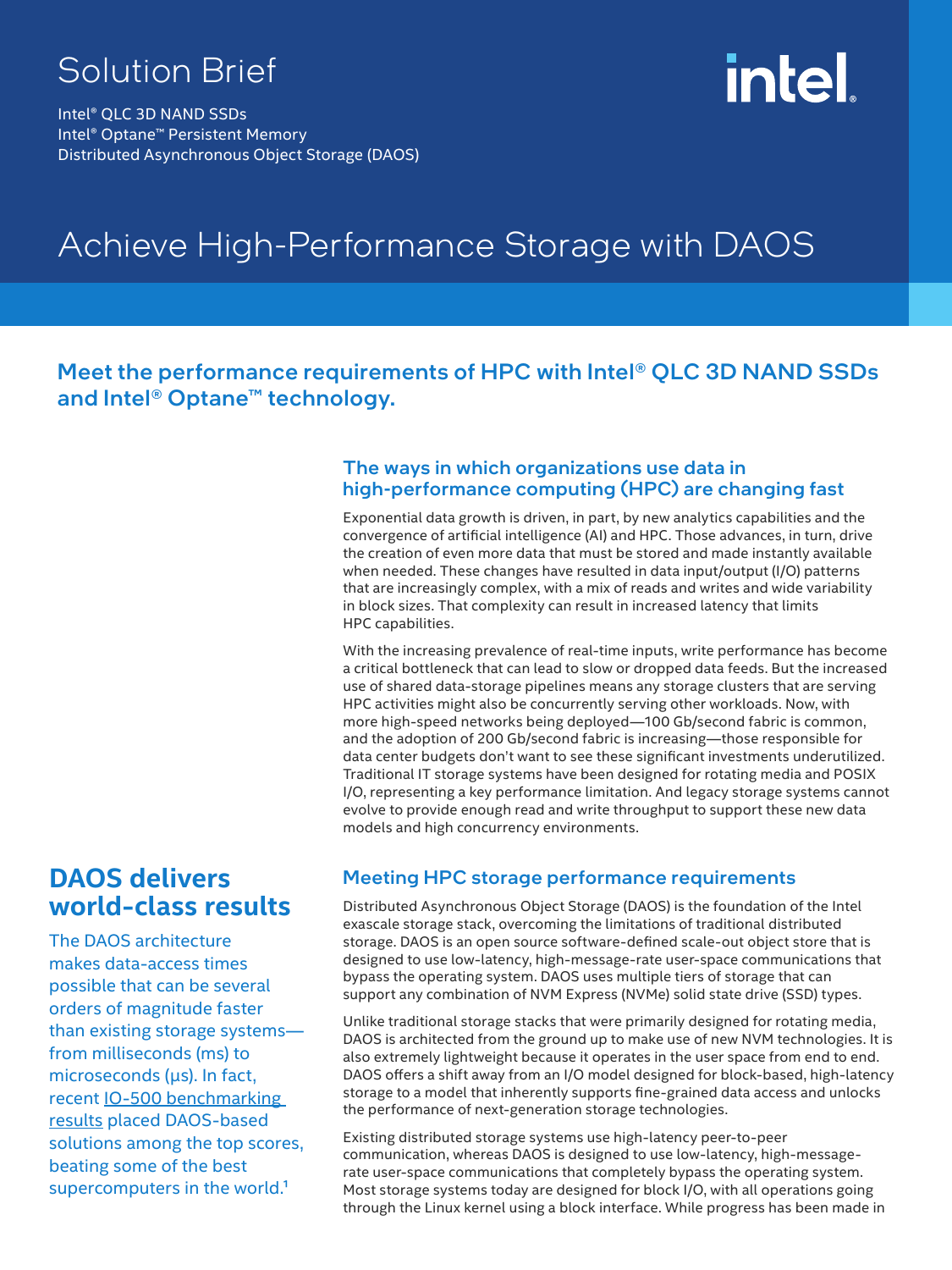optimizing access to the block device—coalescing, buffering, and aggregation, for example—those optimizations are not relevant for the next-generation storage devices that Intel is targeting and will add unnecessary overhead. DAOS, on the other hand, is designed to optimize access to Intel® Optane™ persistent memory (PMem) and NVMe SSDs with Persistent Memory Development Kit (PMDK) and Storage Performance Development Kit (SPDK) libraries. That eliminates the unnecessary overhead associated with traditional storage stacks.

#### Optimizing Intel Optane technology and Intel 3D NAND SSDs

When built with a combination of Intel Optane PMem, Intel Optane SSDs, and Intel 3D NAND storage, DAOS delivers high-bandwidth, low-latency, and high input/output operations per second (IOPS) containers to HPC applications. That enables next-generation data-centric workflows that support simulation, data analytics, and AI. The addition of support for Intel QLC 3D NAND SSDs now gives DAOS implementations the ability to massively scale storage in a cost-effective and operationally efficient manner.

The HPC solution relies on the following Intel memorystorage technologies:

**Intel Optane PMem:** This revolutionary technology brings big and persistent memory to DAOS solutions, making use of these capabilities to provide byte-addressable persistent storage that supports remote persistent memory (RPMem) access based on traditional remote direct memory access (RDMA). Intel Optane PMem capacity is used to manage metadata operations and absorb a large amount of small block (<64K) host writes to optimize the write pattern before de-staging to quad-level cell (QLC) NAND SSDs. When Intel Optane PMem reaches a set fill level, it de-stages, writing data to the Intel QLC 3D NAND SSDs. This approach gives applications write latencies similar to Intel Optane technology—measured in 10s of microseconds²—for small I/O and NAND-like read latencies once the data is de-staged. Persistence means that the data being held in the device is not at risk of being lost before it is de-staged.

**Intel Optane SSDs:** Upcoming versions of DAOS will include data-layout capabilities that enable the differentiation of data tiers on NVMe based on their characteristics. This opens up new possibilities to differentiate across a range of NVMe media classes such as Intel Optane SSDs and NAND-based SSDs that are available both today and in the future.

**Intel QLC 3D NAND SSDs:** With writes shaped by DAOS in Intel Optane PMem, QLC write performance and endurance is now optimized, enabling the solution to take advantage of the high-capacity and operational efficiency delivered by the devices in use. Reads are delivered directly from QLC NAND SSDs at low latency, with read-optimized performance that saturates the PCIe 4.0 bus. The combination of DAOS, Intel Optane technology, and Intel QLC 3D NAND SSDs delivers efficient performance per dollar by enabling cost effective saturation of the network at low latency on both the read and write sides in HPC disaggregated storage.

## Evaluating DAOS performance

To assess the performance capabilities of DAOS running on its most advanced storage devices, Intel built a reference storage platform consisting of an Intel® Xeon® Gold processor, a 100 gigabit Ethernet (GbE) network interface card, Intel Optane PMem, and Intel QLC 3D NAND SSDs. Intel measured read and write bandwidth and read and write latencies using Flexible I/O (FIO) to evaluate how performance changed as changes were made in the platform.

#### Low read tail latencies with DAOS 1.0 and Intel QLC 3D NAND SSDs

Depending on when the host issues a read command, reads can be from Intel Optane PMem or Intel QLC 3D NAND SSDs. If the data has not been de-staged to NAND SSDs, the read is from Intel Optane PMem. If it has been de-staged, the read is from the NAND SSDs. DAOS 1.0 read latency with Intel Optane PMem yields sub-40 us latency at four nines (P99.99), and just over 50 us latency at five nines (P99.999). When reading from NAND SSDs, the most common use case is a combination of software (DAOS 1.0) and QLC NAND (including Intel SSD D5-P4326 and Intel SSD D5-P5316) that delivers consistent read tail latency of up to five nines between 200 and 300 µs.

> **When built with a combination of Intel Optane PMem, Intel Optane SSDs, and Intel 3D NAND storage, DAOS delivers highbandwidth, low-latency, and high IOPS containers to HPC applications. This enables nextgeneration data-centric workflows that support simulation, data analytics, and AI. The addition of support for Intel QLC 3D NAND SSDs now gives DAOS implementations the ability to massively scale storage in a cost-effective and operationally efficient manner.**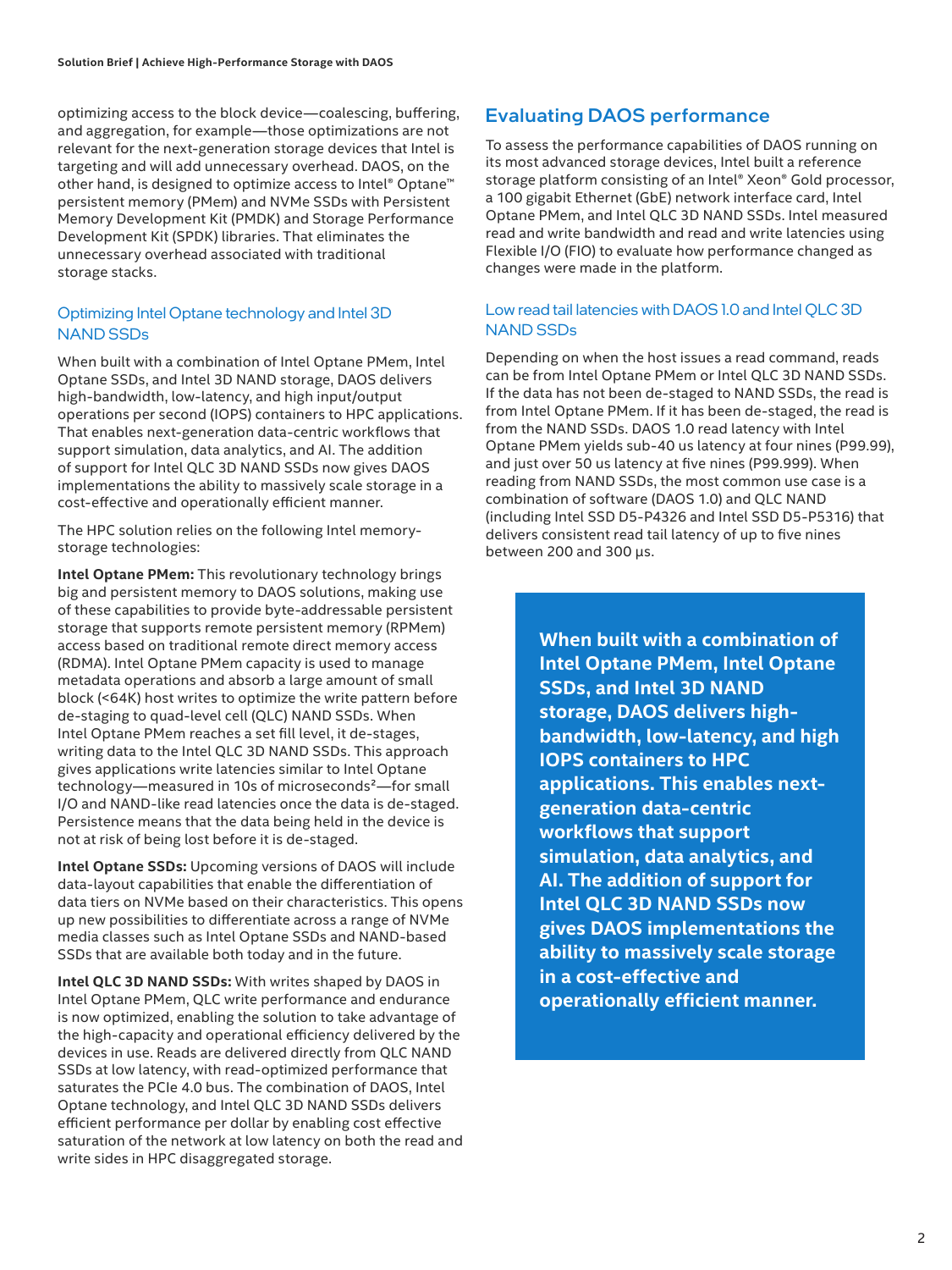

#### **4K random read tail latency**

Figure 1. 4K random read latency for DAOS 1.0 reading from Intel Optane PMem and an Intel SSD D5-P5316<sup>3</sup>

#### Microsecond write latencies with DAOS and Intel Optane PMem

A combination of persistence and large capacity enables DAOS to direct all small host writes to Intel Optane PMem. Figure 2 shows the low latencies possible with DAOS 1.0 and the increase in responsiveness compared to a non-DAOS environment, where host writes are directed to NAND. Low write latencies are crucial to optimizing costly compute resources in intense HPC environments.





Figure 2. 4K random write tail latency for DAOS 1.0 writing to Intel Optane PMem and Intel SSD D5-P5316<sup>3</sup>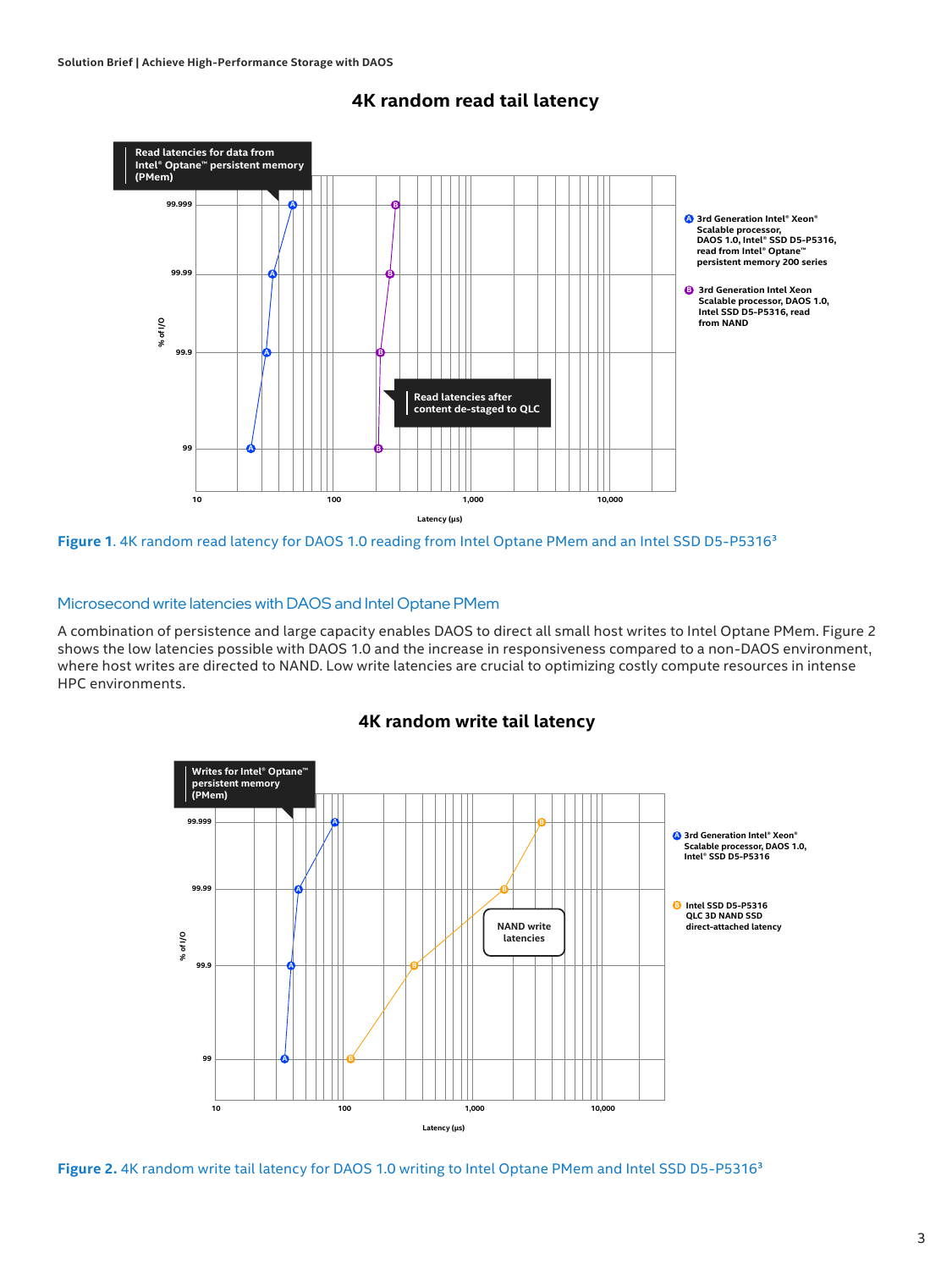#### Low read latencies, even in the presence of write pressure

Bulk reads are taken directly from 3D NAND capacity storage, and often those reads will be in the presence of write pressure. Writes can come from many sources—de-staging from Intel Optane PMem, running compression and deduplication algorithms, and drive recovery, for example. Figure 3 shows NAND read latencies when write pressure is successively ratcheted up from zero to 2,500 MB/s. A "keep out zone" is overlaid onto the graph in Figure 3 to illustrate how DAOS and NAND can meet theoretical service-level agreements (SLAs), delivering three nines (P99.9) read tail latency of less than 1 ms and five nines (P99.999) of less than 5 ms, even in the presence of writes. Tail latency becomes increasingly important as distributed storage is scaled out.





Figure 3.4K random read QoS with writes for DAOS 1.0 reading from Intel SSD-P5316<sup>3</sup>

## **Conclusions**

HPC is changing fast. Exponential data growth, the convergence of workloads like AI, and system upgrades in response to these changes are stressing traditional approaches to disaggregated storage. DAOS breaks through the limitations of traditional block I/O-and operating system–based storage, tapping into the innovative capabilities offered by Intel Optane technology and Intel QLC 3D NAND SSDs to deliver high-bandwidth, low-latency read and write performance for HPC storage systems.

By utilizing the large capacity and persistence of Intel Optane PMem, DAOS absorbs and shapes all host writes, making class-leading space and operationally efficient capacity storage in Intel QLC 3D NAND SSDs possible. Intel QLC 3D NAND SSDs' performance optimizations deliver read performance that saturates the PCIe 4.0 bus at low latency, delivering read performance levels that open the door for capacity storage scaling that can keep pace with evolving HPC storage needs.